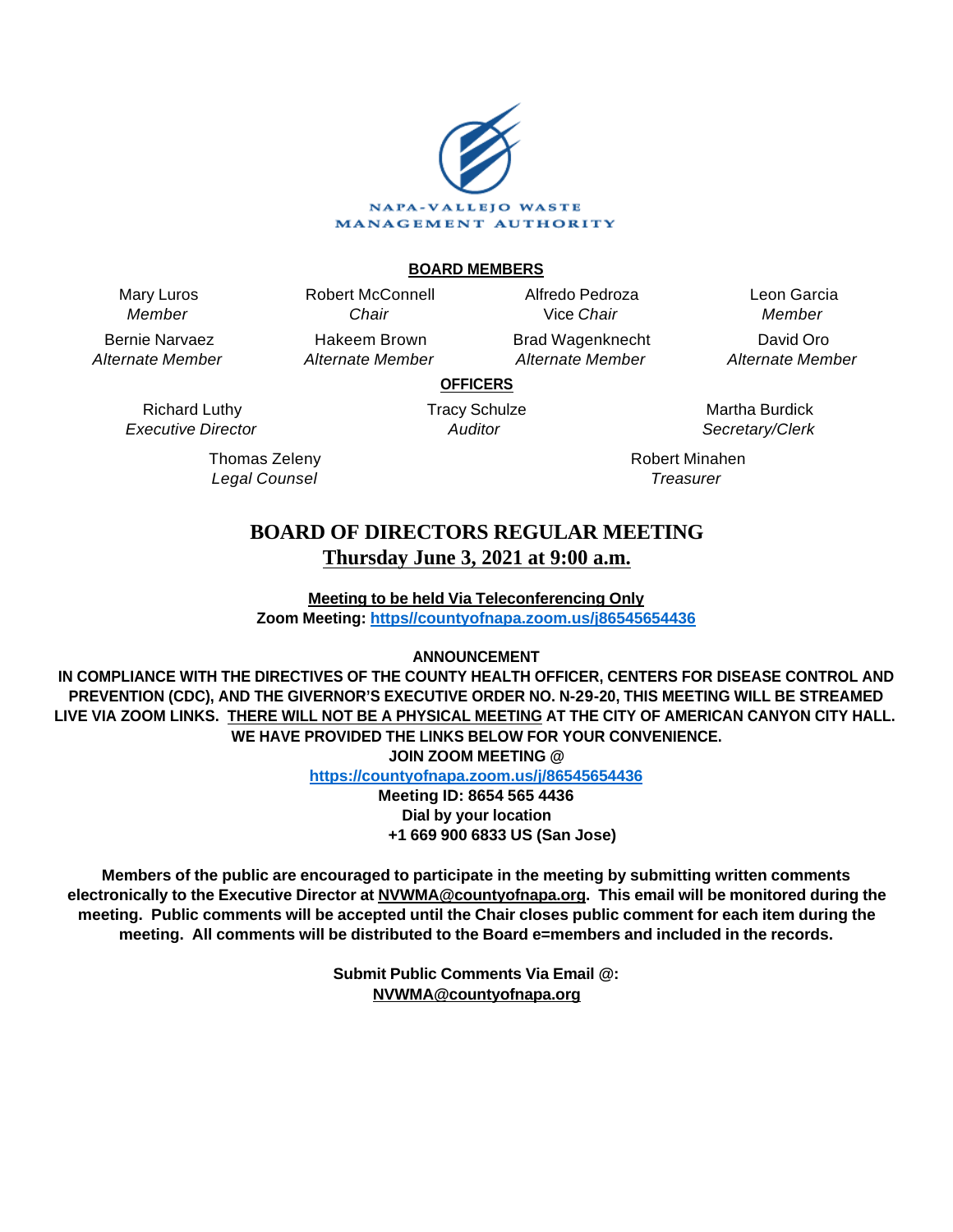#### **GENERAL INFORMATION**

The Napa-Vallejo Waste Management Authority meets the 1st Thursday of each month at 9:00 A.M. at 4381 Broadway Street, Suite 201, American Canyon, California 94503. The meeting room is wheelchair accessible. Requests for disability related modifications or accommodations, aids or services may be made no less than 72 hours prior to the meeting date by contacting 707 253-4471.

The Agenda is divided into two sections:

**CONSENT ITEMS:** These matters typically include routine financial or administrative actions, as well as final adoption of ordinances that cannot be both introduced and adopted at the same meeting. Any item on the CONSENT CALENDAR will be discussed separately at the request of any person. CONSENT CALENDAR items are usually approved with a single motion.

**ADMINISTRATIVE ITEMS:** These items include significant policy and administrative actions, and are classified by program areas. Immediately after approval of the CONSENT CALENDAR, ADMINISTRATIVE ITEMS will be considered.

All materials relating to an agenda item for an open session of a regular meeting of the Napa-Vallejo Waste Management Authority which are provided to a majority or all of the members of the Board by Board members, staff or the public within 72 hours of, but prior to the meeting, will be available for public inspection, at the time of such distribution, in the office of Auditor Controller, 1195 Third Street, Suite B-10, Napa CA 94559, Monday through Friday between the hours of 8:00 a.m. and 5:00 p.m., except for County holidays. Materials distributed to a majority or all of the members of the Board at the meeting will be available for public inspection at the public meeting if prepared by the members of the Board or Napa Vallejo Waste Management staff, and after the public meeting if prepared by some other person. Availability of materials related to agenda items for public inspection does not include materials which are exempt from public disclosure under Government Code sections 6253.5, 6254, 6254.3, 6254.7, 6254.15, 6254.16, or 6254.22.

**ANY MEMBER OF THE AUDIENCE DESIRING TO ADDRESS THE BOARD ON A MATTER ON THE AGENDA**, please proceed to the rostrum and, after receiving recognition from the Chair, give your name and your comments or questions. In order that all interested parties have an opportunity to speak, please be brief and limit your comments to the specific subject under discussion. Time limitations shall be at the discretion of the Chair or Board.

#### **AGENDA AVAILABLE ONLINE AT** www.countyofnapa.org

# **1. CALL TO ORDER**

- **2. ROLL CALL**
- **3. PLEDGE OF ALLEGIANCE**

#### **4. PUBLIC COMMENT**

In this time period, anyone who wishes to speak to the Authority Board of Directors regarding any subject over which the Board has jurisdiction, that is not on the agenda, or to request consideration to place an item on a future Board agenda, may do so at this time. Individuals will be limited to a three minute presentation. The Board of Directors will take no action as a result of any item presented at this time.

#### **5. PRESENTATIONS AND COMMENDATIONS**

#### **6. APPROVAL OF MINUTES**

# **A. APPROVAL OF MINUTES**

REQUESTED ACTION: Approval of Board Minutes for the May 6, 2021 Regular Meeting.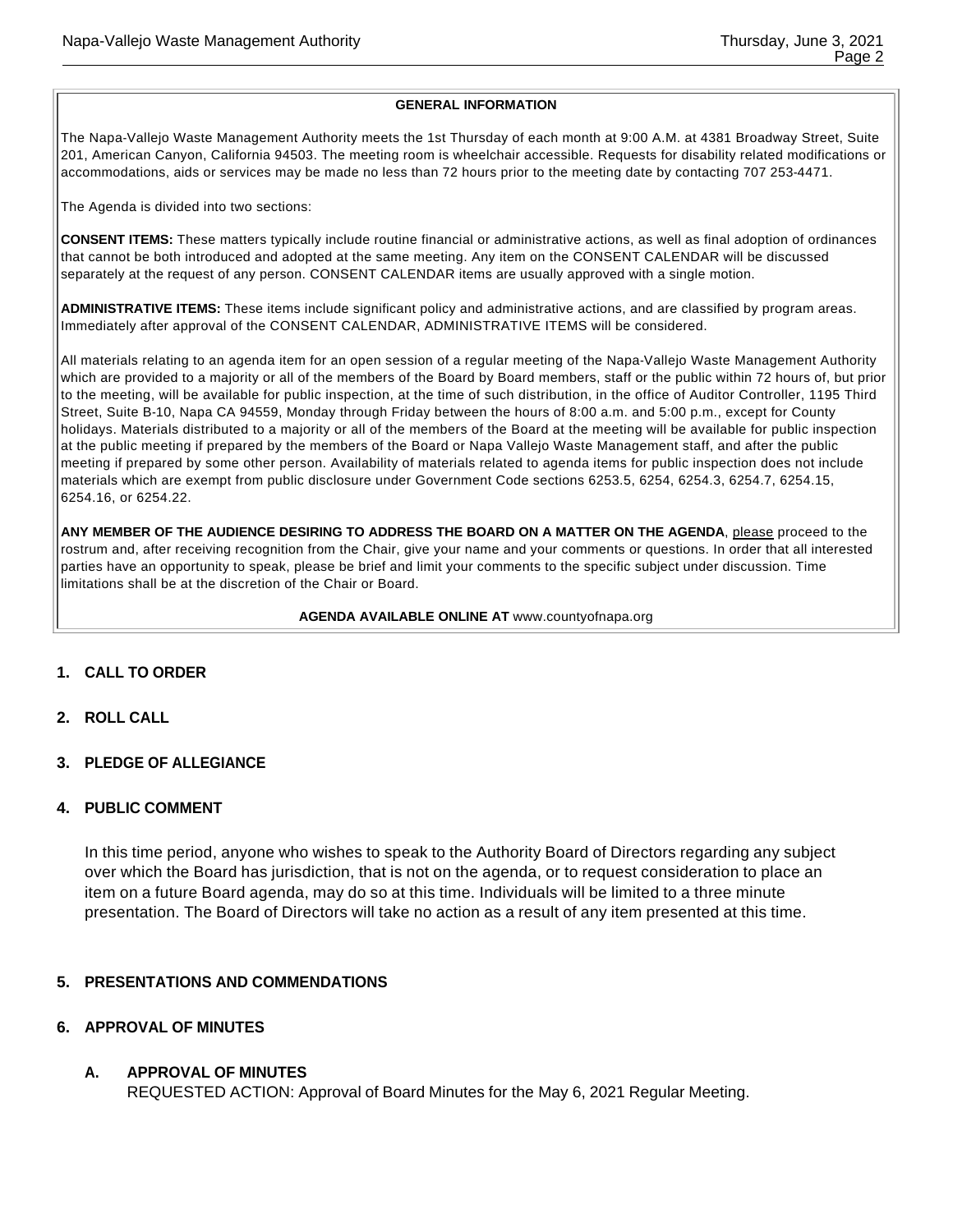### **7. CONSENT ITEMS**

# **A. AGREEMENT 2021-11 - AS NEEDED CIVIL ENGINEERING SERVICES**

REQUESTED ACTION: Approval and authorization for the Chair to sign Agreement 2021-11 with Bartelt Engineering in the amount of \$60,000 per contract year, effective June 3, 2021, through June 30, 2023, with extension provisions, to provide as-needed civil engineering services to support operation, maintenance and permitting needs for Devlin Road Transfer Station and American Canyon Sanitary Landfill.

# **B. FY 2021 BUDGET ADJUSTMENT**

REQUESTED ACTION: Approval and authorization for the Executive Director to sign Budget Adjustment No. NVW 003, increasing the Transfer Station and Disposal Operations Professional Services Appropriations by \$150,000 and \$75,000 respectively, due to continuing increases in received and transported tonnage for FY 2020-2021. These increased Appropriations will be offset with the use of available Fund Balance.

# **C. UNCOLLECTIBLES.**

REQUESTED ACTION: Approval to excuse accounts totalling \$4,244.11 for payments owed to the Devlin Road Transfer Station due to the inability to locate or collect the outstanding amounts from a responsible party.

#### **8. ADMINISTRATIVE ITEMS**

- **A. 9:00 A.M. PUBLIC HEARING RECOMMENDED FISCAL YEAR 2021-2022 BUDGET**  REQUESTED ACTION: Discussion and possible action on the following related to the Proposed Budgets for Fiscal Year 2021-2022
	- 1. Approval of Recommended Budget for FY 2021/2022; and
	- 2. Adoption of Resolution No. 2022-01 adopting the final recommended Operations and Capital Improvement Budgets for Fiscal Year 2021/2022 (weighted vote required).

# **B. EXECUTIVE DIRECTOR'S REPORT**

DISCUSSION ITEM: Executive Director to report on Authority related activities.

# **9. FACILITIES BUSINESS ITEMS**

#### **A. REPORTS FROM JURISDICTIONS**

DISCUSSION ITEM: Reports of current information relevant to the Authority by the member jurisdictions:

- i. Vallejo: Robert McConnell
- ii. Napa City: Mary Luros
- iii. Napa County: Alfredo Pedroza
- iv. American Canyon: Leon Garcia